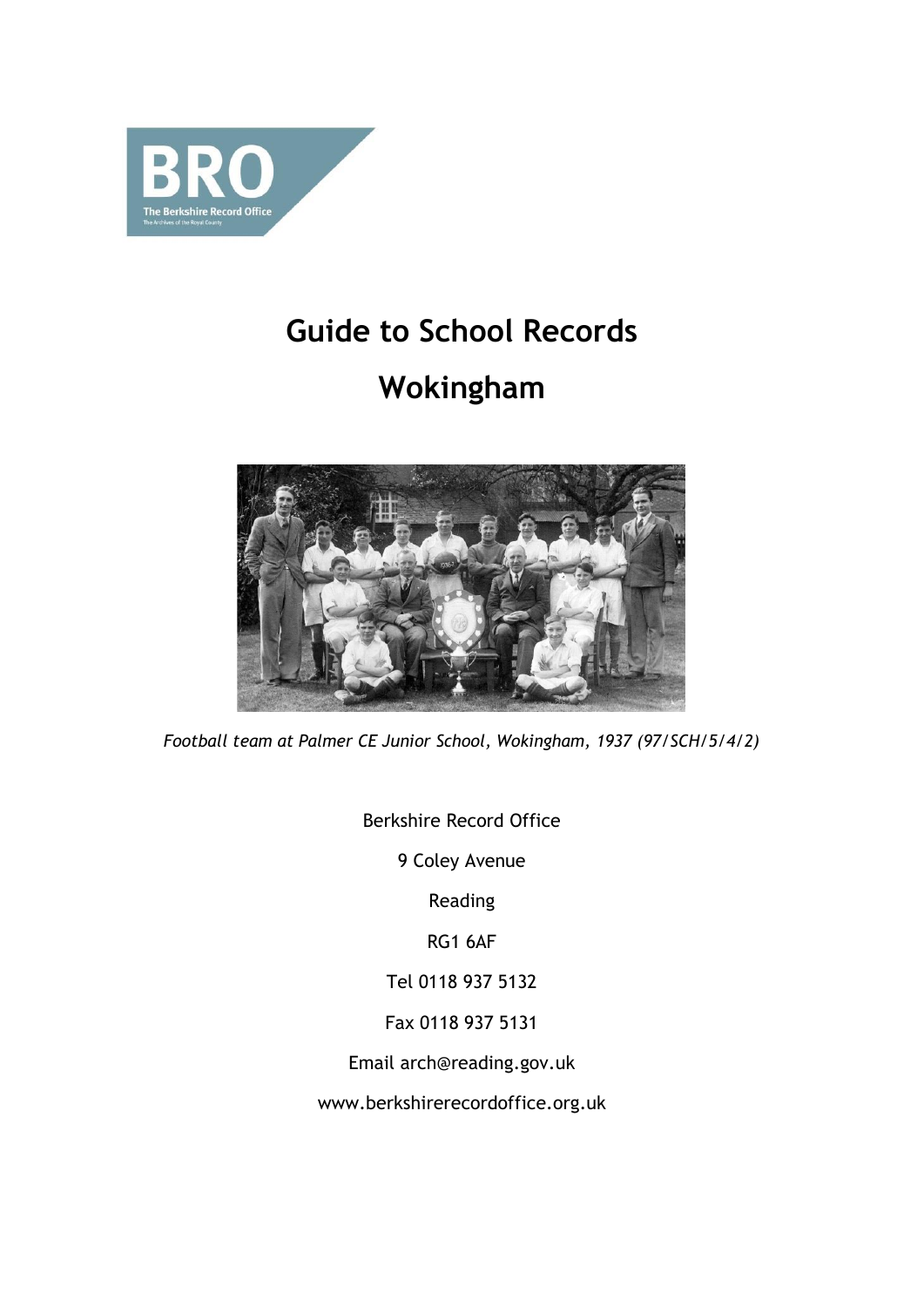## **Using this Guide**

This is a guide to sources at the BRO for schools in the Wokingham area. It is arranged in alphabetical order of civil parish, and then by the different kinds of record available.

The references after each entry should be quoted if you would like to see that item. For more information, please look up the reference in the appropriate catalogue.

Please note that BRO does not hold individual pupil records or exam results.

If you would like to visit the office to carry out research, please make an appointment. Please see our **Planning Your Visit** leaflet for more information.

### **Note on Closure**

Access to documents containing personal information is usually restricted to a minimum of 50 years after the last entry in a document. If you wish to see a restricted item please ask a member of staff.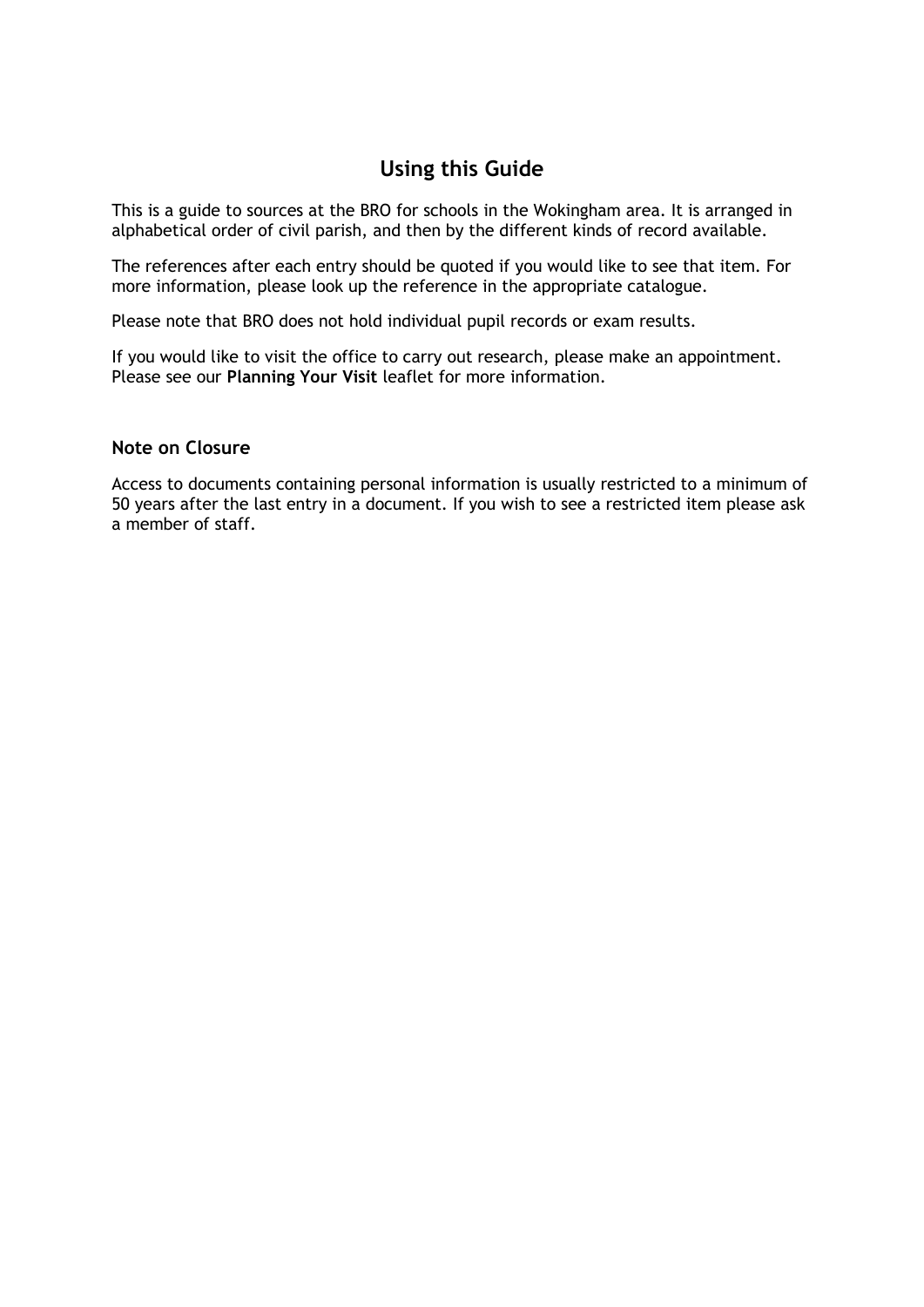| <b>Arborfield</b>                            |                           |             |                                      |
|----------------------------------------------|---------------------------|-------------|--------------------------------------|
| Arborfield, Newland                          | Plans                     | 1910-1960   | C/AR/P4/6;                           |
| and Barkham CE Junior                        |                           |             | C/CL/L2/287,749; E4/3                |
| (Previously Arborfield,                      | Log Book                  | 1892-1971   | 84/SCH/1/1-3                         |
| Newland and Barkham                          | Other records             | 1871-1969   | D/EX17/6/T5;                         |
| CE Primary, Arborfield<br>CE, Arborfield and |                           |             | C/CL/E4/3; E4/135/1/3                |
| <b>Barkham National)</b>                     |                           |             |                                      |
| The Coombes County                           | <b>Minutes</b>            | 1971-1982   | C/EM132; 88/ED/30                    |
| Infant School                                | Other records             | 1968        | C/CL/E4/135/1/2                      |
| (Previously Arborfield                       |                           |             |                                      |
| County Infant School)                        |                           |             |                                      |
| <b>Earley</b>                                |                           |             |                                      |
| Aldryngton County                            | Plans                     | 1959-1963   | C/AR/P4/48;                          |
| Primary (Previously                          |                           |             | C/CL/L2/897                          |
| Maiden Erlegh Primary,                       | <b>Minutes</b>            | 1964-1984   | C/EM138; 89/ED/40-42                 |
| Maiden Erleigh Junior)                       | Other records             | 1947-1975   | $\overline{C/CL/E4/29/1-7};$         |
|                                              |                           |             | E4/135/11/1                          |
| Earley Grammar (Never                        | Plans                     | 1960-1962   | $C/AR/P3/56$ ;                       |
| built)<br>Hawkedon County                    | Other records             | 1972-1973   | C/CL/L2/853A-B<br>C/CL/E4/32; E116/1 |
| Primary Maiden Erleigh                       |                           |             |                                      |
| Secondary (Previously                        | Plans                     | 1959-1966   | C/AR/P3/15-17;<br>C/CL/L2/762-763,   |
| Maiden Erleigh                               |                           |             | 998,1030                             |
| Secondary Modern)                            | <b>Minutes</b>            | 1961-1986   | C/EM150, 197; 86/ED/90               |
|                                              | Other records             | 1955-1975   | C/CL/E1/5/11; E4/29/1-7              |
| Maiden Erlegh School                         | Other records             | 1930s-1950s | D/EX1914/11-12;                      |
| for Boys (Previously                         |                           |             | D/EX2479/1/4-5;                      |
| Courtenay Lodge,                             |                           |             | D/EX2541/2                           |
| Sutton Courtenay)                            | Photograph                | 1932-1960   | D/EX1914/2-10;                       |
|                                              |                           |             | D/EX1723/1                           |
| <b>Radstock County</b>                       | <b>Minutes</b>            | 1982-1985   | 89/ED/30                             |
| Primary                                      | Other records             | 1970-1974   | C/CL/E4/31/1-3                       |
| St Peter's CE Primary                        | Plans                     | 1949        | C/AR/P4/45                           |
| (Previously Earley CE,                       | Log Book                  | 1863-1988   | SCH36/8/1-7                          |
| Earley National)                             | Other records             | 1903-1973   | C/CL/E4/30                           |
| <b>Whiteknights County</b>                   | Plans                     | 1954-1959   | C/AR/P4/46;                          |
| Primary (Previously Elm                      |                           |             | C/CL/L2/549,704                      |
| Road Infant, Earley                          | Minutes                   | 1956-1975   | C/EM139                              |
| County Infant)                               |                           |             |                                      |
| Finchampstead                                |                           |             |                                      |
| Finchampstead CE<br>Primary (Previously      | <b>Admission Register</b> | 1945-1962   | 88/SCH/46/1                          |
|                                              | Plans                     | 1904-1956   | C/AR/P4/55                           |
| Finchampstead Free,<br>Finchampstead         | Log Book                  | 1886-1974   | C/EL44/1; D/P56/28/10;               |
| Elementary)                                  |                           |             | C/EL44/2                             |
|                                              | <b>Minutes</b>            | 1871-1877,  | C/EM31/1; D/P56/28/5-                |
|                                              |                           | 1885-1961   | 6; C/EM31/2                          |
|                                              | Photograph                | c.1900-1978 | 88/SCH/46/4-8;<br>D/EX665/2/1-2      |
|                                              | <b>Punishment Book</b>    | 1905-1952   | 88/SCH/46/2                          |
|                                              |                           |             |                                      |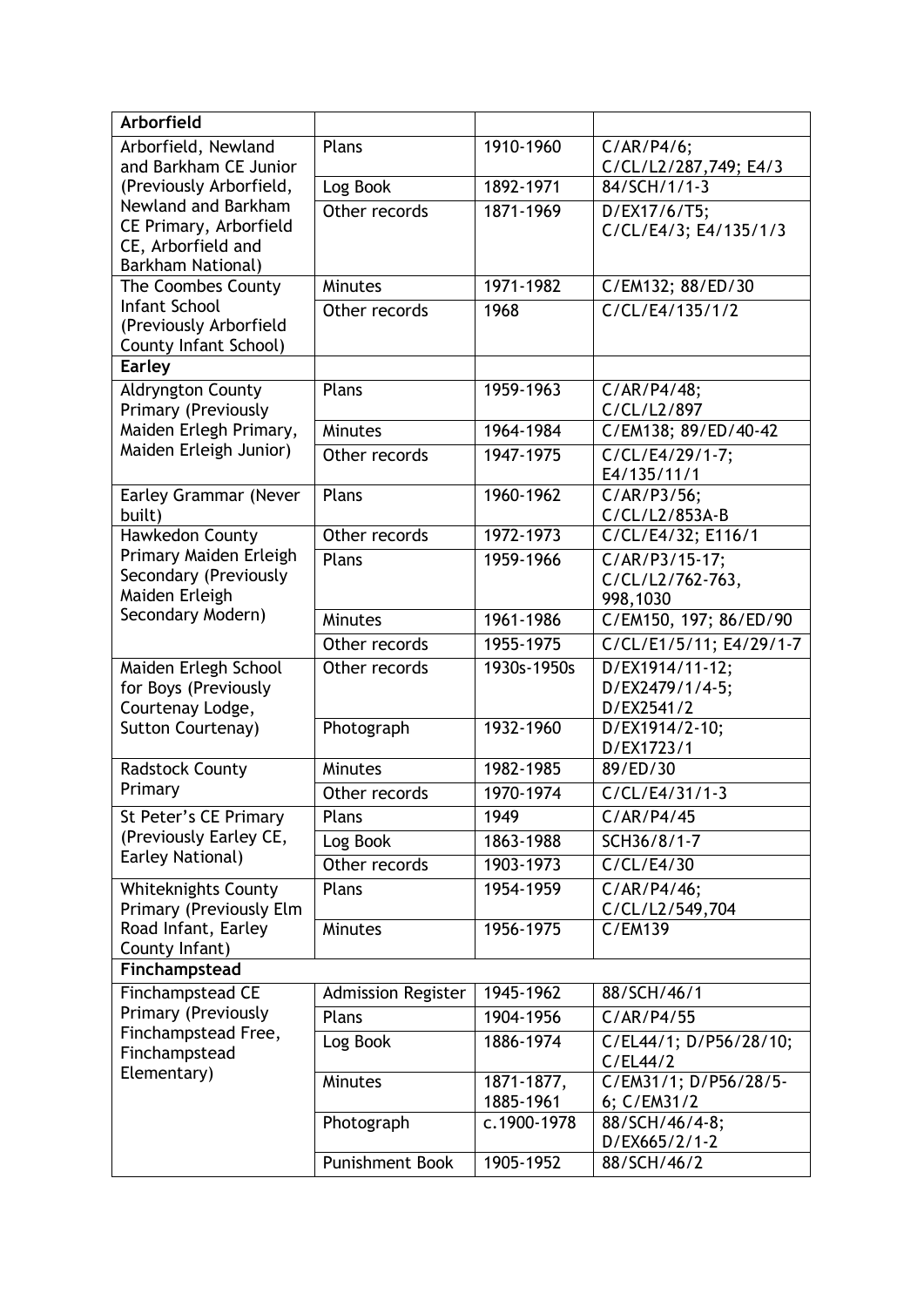|                                                                          | Other records             | 1871-1980          | C/EZ3-4; 88/SCH/46/2A,<br>3A, 9-12;<br>C/CL/E4/135/4/3                                   |
|--------------------------------------------------------------------------|---------------------------|--------------------|------------------------------------------------------------------------------------------|
| <b>Gorse Ride County</b>                                                 | <b>Minutes</b>            | 1973-1981          | 88/SCH/47/6                                                                              |
| Junior                                                                   | Other records             | 1971-1982          | 88/SCH/47/1-5                                                                            |
| Gorse Ride County<br>Primary                                             | <b>Minutes</b>            | 1971-1975          | C/EM140                                                                                  |
| Nine Mile Ride County<br>Primary (Previously<br>Nine Mile Ride Council)  | Plans                     | early 20C-<br>1967 | C/AR/P4/54;<br>C/CL/L2/292, 345, 680,<br>939, 1006, 1064                                 |
|                                                                          | <b>Minutes</b>            | 1931-1982          | 83/ED/29; C/EM141;<br>83/ED/40                                                           |
|                                                                          | Other records             | 1951-1966          | C/CL/E4/135/4/4-5                                                                        |
| <b>Finchampstead Village</b><br>School                                   | Other records             | 1911               | D/EX208/B4/4                                                                             |
| Grazeley                                                                 |                           |                    |                                                                                          |
| <b>Grazeley CE Primary</b>                                               | Plans                     | 1912-1947          | C/AR/P4/59                                                                               |
| (Previously Grazeley                                                     | Photograph                | n.d.               | C/EC1/46                                                                                 |
| Parochial, Grazeley<br>School, Grazeley<br>National)                     | Other records             | 1903-1972          | C/CL/E4/37;<br>D/P110/25/31                                                              |
| <b>Hurst</b>                                                             |                           |                    |                                                                                          |
| St Nicholas' CE Primary                                                  | <b>Admission Register</b> | 1867-1987          | SCH51/11/1-8                                                                             |
| (Previously Hurst CE,<br>Hurst National, Hurst<br>and Ruscombe National) | Plans                     | 1888-1968          | D/EX268/30;<br>D/P73/28/44-45;<br>C/AR/P4/69-70;<br>C/CL2/600                            |
|                                                                          | Log Book                  | 1863-1949          | D/P73/28/21-28                                                                           |
|                                                                          | Minutes                   | 1890-1980          | D/P73/28/29-30;<br>SCH51/1/1                                                             |
|                                                                          | Photograph                | 1946-c.1988        | SCH51/15/1-5                                                                             |
|                                                                          | Punishment Book           | 1924-1946          | SCH51/12/1                                                                               |
|                                                                          | Other records             | 1818-1984          | D/P73/28/20, 31-43;<br>D/P142/28/7; C/EZ49/1-<br>3; SCH51/3/1, 4/1, 18/1-<br>$4, 17/1-2$ |
| Remenham                                                                 |                           |                    |                                                                                          |
| Remenham CE<br>(Previously Remenham                                      | Plans                     | 1904-1912          | D/P99/28/6/1;<br>C/AR/P4/98                                                              |
| National)                                                                | Log Book                  | 1871-1906          | D/P99/28/1                                                                               |
|                                                                          | <b>Minutes</b>            | 1892-1929          | D/P99/28/3                                                                               |
|                                                                          | Other records             | 1873-1961          | D/P99/28/2, 4-6;<br>C/CL/E4/135/7/3                                                      |
| <b>Ruscombe</b>                                                          |                           |                    |                                                                                          |
| Ruscombe CE School                                                       | Other records             | $(1874) - 1995$    | D/P73B/8A/38-39                                                                          |
| <b>Shinfield</b>                                                         |                           |                    |                                                                                          |
| Hyde End Council                                                         | Other records             | 1908-1912          | C/CL/G1/25/18; 26/3                                                                      |
| <b>Ryeish Green County</b>                                               | <b>Admission Register</b> | 1948-1994          | SCH23/11/1-6                                                                             |
| Secondary (Previously<br><b>Three Mile Cross</b>                         | Plans                     | 1909-1989          | C/CL/L2/29;<br>C/AR/P3/41;                                                               |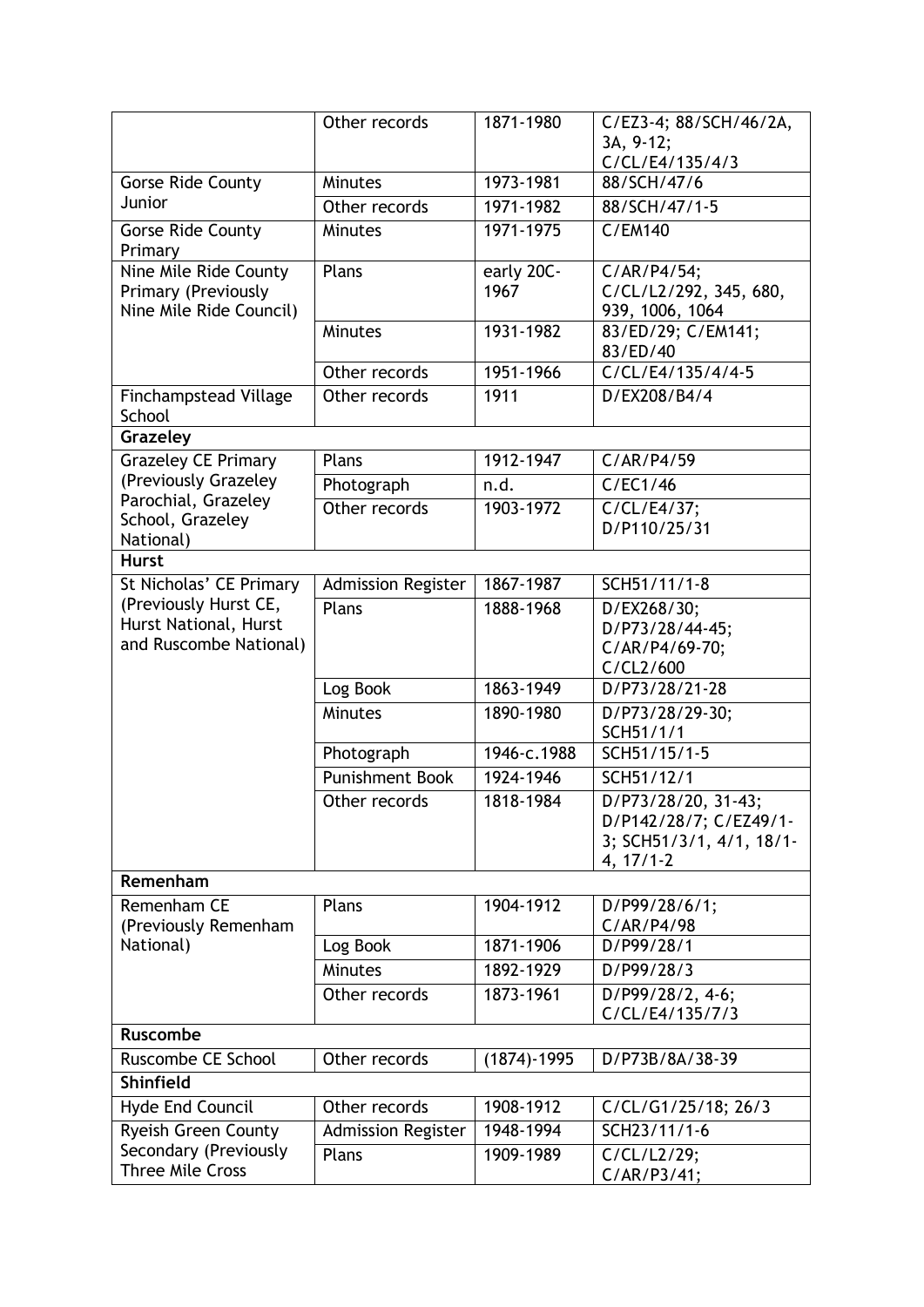| Modern Secondary,<br><b>Three Mile Cross</b>         |                           |            | C/CL/L2/656, 843;<br>SCH23/6/3                |
|------------------------------------------------------|---------------------------|------------|-----------------------------------------------|
| Council, Three Mile                                  | Minutes                   | 1910-1948, | C/EM17/1-3; 153;                              |
| <b>Cross County Primary)</b>                         |                           | 1964-2010  | 88/ED/28; SCH23/1/1-18                        |
|                                                      | Other records             | 1910-2010  | SCH23; C/CL/E4/73                             |
|                                                      | Photograph                | n.d.       | C/EC1/45                                      |
|                                                      | <b>Punishment Book</b>    | 1910-1985  | SCH23/12/1-2                                  |
| Shinfield CE Junior                                  | <b>Admission Register</b> | 1924-1970  | 88/SCH/48/5-8                                 |
| (Previously Shinfield CE<br>Primary, Shinfield Free, | Plans                     | 1905-1967  | C/AR/P4/101;<br>C/CL/L2/555, 752              |
| Piggotts Charity)                                    | Log Book                  | 1873-1976  | 88/SCH/48/1-4                                 |
|                                                      | Minutes                   | 1809-1949  | D/P110/25/1-2; 25/15/1-<br>2                  |
|                                                      | Photograph                | 1908-1980s | 88/SCH/48/17-43                               |
|                                                      | <b>Punishment Book</b>    | 1923-1958  | 88/SCH/48/9                                   |
|                                                      | Other records             | 1600-2007  | D/P110/25/1-4, 6-11, 16-<br>26; D/QX4/1;      |
|                                                      |                           |            | 88/SCH/48/10-16;                              |
|                                                      |                           |            | R/D150/4/9;                                   |
|                                                      |                           |            | D/EX2698/1/1                                  |
| Shinfield County Infant<br>(Previously part of       | Plans                     | 1905-1967  | C/AR/P4/102                                   |
| Shinfield Primary)                                   | <b>Minutes</b>            | 1977-1986  | 88/ED/21; 89/ED/57/1-2                        |
| Spencers Wood CE                                     | Log Book                  | 1890-1915  | C/EL20                                        |
| (Previously Spencers<br>Wood Infant)                 | Other records             | 1903-1973  | C/CL/E4/74/1-3                                |
| Spencers Wood<br><b>Domestic Science</b><br>Centre   | Log Book                  | 1941-1946  | SCH26/8/1                                     |
| Sonning                                              |                           |            |                                               |
| Sonning CE Primary                                   | <b>Admission Register</b> | 1865-1968  | 89/SCH/1/7-10                                 |
| (Previously Sonning<br>National)                     | Plans                     | 1905-1992  | C/AR/P4/104;<br>C/CL/E4/75/2;<br>2000/SCH/1/7 |
|                                                      | Log Book                  | 1883-1963  | 89/SCH/1/1-6; C/EL19                          |
|                                                      | <b>Minutes</b>            | 1900-1919, | D/P113/28/19;                                 |
|                                                      |                           | 1963-1997  | 89/SCH/1/14-15;                               |
|                                                      |                           |            | 2000/SCH/1/1-6                                |
|                                                      | Photograph                | n.d.       | C/EC1/48-49                                   |
|                                                      | <b>Punishment Book</b>    | 1902-1953  | 89/SCH/1/11                                   |
|                                                      | Other records             | 1903-1988  | C/CL/E4/75/1;<br>89/SCH/1/2A,12-              |
|                                                      |                           |            | 13,14A,16-19                                  |
| <b>Swallowfield</b>                                  |                           |            |                                               |
| <b>Farley Hill County</b>                            | <b>Admission Register</b> | 1925-1985  | 88/SCH/45/3;                                  |
| Primary (Previously                                  |                           |            | 92/SCH/1/1                                    |
| Farley Hill Council)                                 | Plans                     | 1920-1963  | C/AR/P4/114;                                  |
|                                                      |                           |            | C/CL/L2/125,590, 917                          |
|                                                      | Log Book                  | 1925-1994  | 88/SCH/45/1-2;<br>98/SCH/2/1-2                |
|                                                      | Minutes                   | 1926-1985  | C/EM110,156; 86/ED/110                        |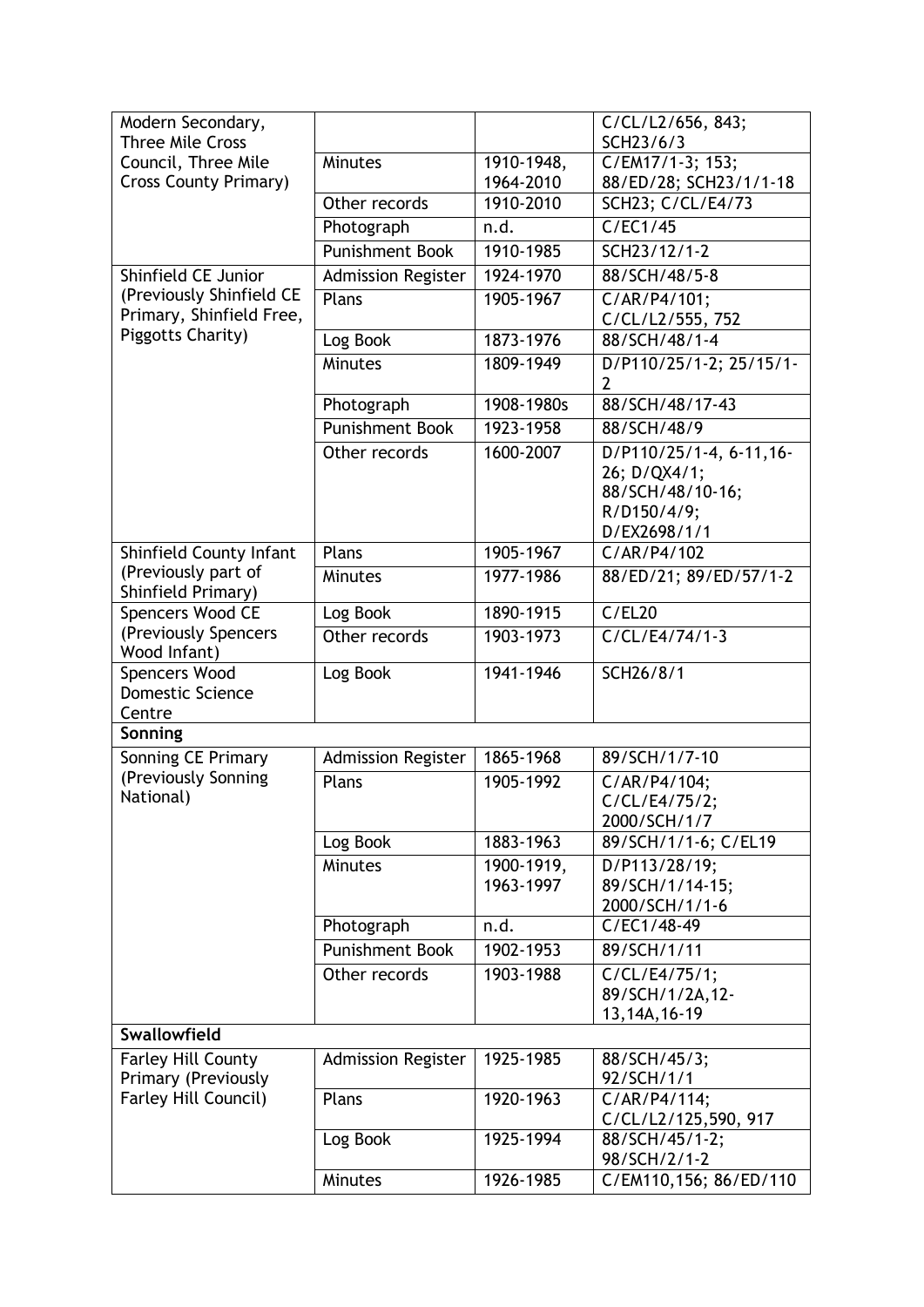|                                                                                     | <b>Punishment Book</b>    | 1925-1981               | 88/SCH/45/4                                                                             |
|-------------------------------------------------------------------------------------|---------------------------|-------------------------|-----------------------------------------------------------------------------------------|
|                                                                                     | Other records             | 1920-1986               | C/CL/E4/135/7/16;<br>C/CL/E4/80;<br>C/CL/G1/25/48;<br>88/SCH/45/1A,2A, 5;<br>98/SCH/2/3 |
| Hephaistos Special                                                                  | <b>Minutes</b>            | 1967-1978               | C/EM245                                                                                 |
|                                                                                     | Other records             | 1965-1973               | $C/CL/E3/3/5-6$                                                                         |
| Lambs Lane County                                                                   | <b>Admission Register</b> | 1908-1916               | SCH19/11/1                                                                              |
| Primary (Previously<br>Lambs Lane Council,                                          | Plans                     | 1907-1966               | C/CL/L2/8, 936, 1024;<br>C/AR/P4/115                                                    |
| Swallowfield Council)                                                               | Minutes                   | 1908-1939,<br>1969-1975 | C/EM18/1-3; 157                                                                         |
|                                                                                     | Other records             | 1907-1967               | C/CL/ G1/25/9; 26/1;<br>C/CL/E4/81                                                      |
|                                                                                     | Photograph                | n.d.                    | C/EC1/47                                                                                |
| <b>Riseley Common CE</b>                                                            | Plans                     | 1854                    | D/EX268/47                                                                              |
| (Previously<br>Swallowfield CE,                                                     | Log Book                  | 1873-1969               | $C/EL99/1-4$                                                                            |
| <b>Riseley Common</b>                                                               | Minutes                   | 1903-1970               | <b>C/EM69</b>                                                                           |
| National)                                                                           | Other records             | 1854-1970               | D/P129/28/5-7;<br>C/CL/E4/135/7/17;<br>D/EY/B20                                         |
| <b>Riseley School</b>                                                               | Other records             | 1896                    | D/ EY/B20                                                                               |
| <b>Sir Charles Russell's CE</b>                                                     | <b>Admission Register</b> | 1873-1908               | SCH17/11/1-2                                                                            |
|                                                                                     | Other records             | 1896-1904,              | D/EY/B20;                                                                               |
|                                                                                     |                           | 1903-1906               | C/CL/E4/82                                                                              |
|                                                                                     | Photograph                | 1894-1902               | D/EX681/2-3                                                                             |
| Swallowfield Park                                                                   | Plans                     | 1893-1904               | D/ EY/B20                                                                               |
| School (Previously Park<br>School)                                                  | Other records             | 1895-1896               | D/ EY/B20                                                                               |
| Twyford                                                                             |                           |                         |                                                                                         |
| Polehampton CE Infants                                                              | Plans                     | 1966                    | C/CL/L2/1034                                                                            |
| (Previously<br>Polehampton Girls and                                                | Minutes                   | 1887-1983               | D/QX42/1/1-2; 6/1-6                                                                     |
| Infants)                                                                            | Other records             | 1910-1987               | D/QX42/6/7, 10;<br>88/SCH/56/1                                                          |
| Polehampton County<br>Junior (Previously                                            | Plans                     | 1905-1958               | C/AR/P4/120-121;<br>C/CL/L2/922, 955                                                    |
| <b>Twford County County</b><br>Junior, Polehampton<br>Boys, Polehampton<br>Charity) | Minutes                   | 1887-1982               | $D/QX42/1/1-2$ ; 6/1-6;<br>C/EM159, 257; 88/ED/113                                      |
|                                                                                     | Other records             | 1910-1974               | D/QX42/6/7-9;<br>C/CL/E4/89                                                             |
|                                                                                     | Photograph                | n.d.                    | C/EC1/54                                                                                |
| The Colleton Primary<br>(Previously Twyford                                         | <b>Minutes</b>            | 1973-1986               | C/EM 158, 257; 83/ED/7;<br>86/ED/23, 69; 88/ED/22                                       |
| County Primary)                                                                     | Photograph                | 1979-1987               | 88/SCH/54/2-56                                                                          |
|                                                                                     | Other records             | 1973-1986               | 88/SCH/54/1                                                                             |
| Wargrave                                                                            |                           |                         |                                                                                         |
| <b>Crazies Hill CE</b><br><b>Controlled Primary</b>                                 | Plans                     | c.1850,<br>1960-1961    | D/EX268/52;<br>C/CL/L2/824                                                              |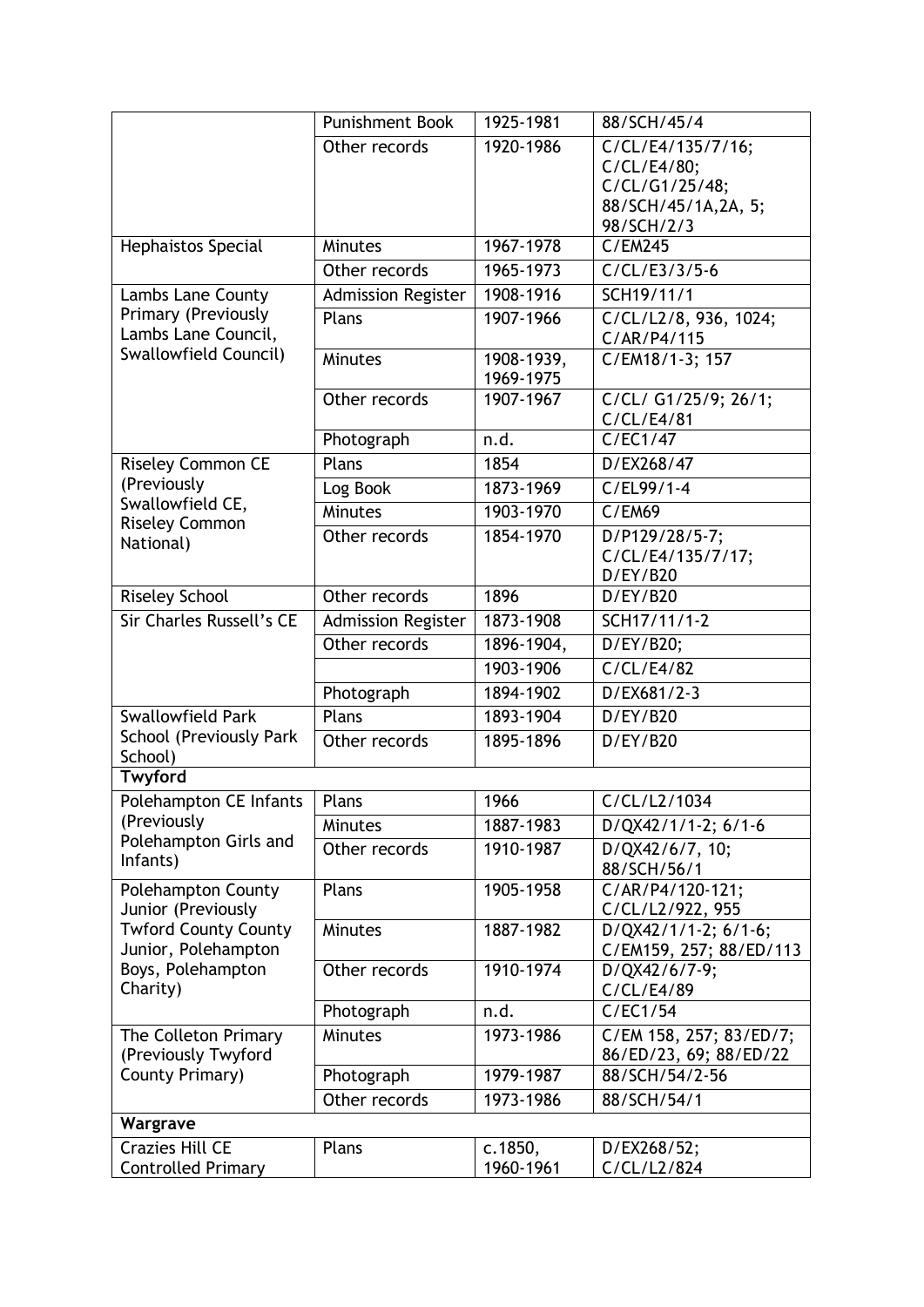| (Previously Crazies Hill                    | <b>Minutes</b>            | 1903-1915  | D/P145/25/8                       |
|---------------------------------------------|---------------------------|------------|-----------------------------------|
| National)                                   | Other records             | 1859-1889, | D/P145/25/5, 7;                   |
|                                             |                           | 1966-1985  | D/P145/28/3, 37-41                |
| Hare Hatch                                  | Other records             | 1859-1873  | D/P145/25/5                       |
| Reading and                                 | Minutes                   | 1850-1902  | G/R1/11-45 in minutes of          |
| Wokingham District                          |                           |            | Reading Board of                  |
| [workhouse school]                          |                           |            | Guardians                         |
|                                             | Other records             | 1849-1856  | CPC145/19/4;                      |
| The Piggott CE Infant                       | Plans                     | 1962       | D/EX1461/1<br>C/CL/L2/865         |
| (Previously Piggott                         |                           | 1901-1947  | 88/SCH/36/1                       |
| National Infant)                            | Log Book                  |            |                                   |
|                                             | Other records             | 1966-1979  | D/P145/28/37-40                   |
|                                             | <b>Punishment Book</b>    | 1927-1958  | 88/SCH/36/2                       |
| The Piggott CE Junior                       | <b>Admission Register</b> | 1921-1991  | 97/SCH/3/4-6                      |
| (Previously Piggott's<br>National, Piggotts | Plans                     | 1898-1959  | 97/SCH/3/8;                       |
| <b>Charity and Wargrave</b>                 |                           |            | C/AR/P4/133                       |
| National)                                   | Log Book                  | 1863-2000  | 88/SCH/37/1-7;<br>97/SCH/3/1-3;   |
|                                             |                           |            | 2001/SCH/2/1-2                    |
|                                             | <b>Minutes</b>            | 1799-1855, | D/P145/25/11, 13                  |
|                                             |                           | 1899-1982  |                                   |
|                                             | <b>Punishment Book</b>    | 1921-1950  | 88/SCH/37/8                       |
|                                             | Other records             | 1815-1979  | D/P145/25/5, 7;                   |
|                                             |                           |            | D/P145/28/2, 4, 6, 37-            |
|                                             |                           |            | 40, 42; 88/SCH/37/2A,             |
|                                             |                           |            | 4A, 5A; 97/SCH/3/7                |
| The Piggott CE<br>Controlled (Previously    | Plans                     | 1938-1967  | C/AR/P3/48; C/CL2/586,<br>687     |
| Piggott C E Secondary                       | Minutes                   | 1940-1979  | D/P145/28/28                      |
| Modern, Piggott CE                          | Other records             | 1940-1959, | D/P145/25/13;                     |
| Senior)                                     |                           | 1983-1995  | D/P145/28/29-36                   |
|                                             | Photograph                | 1939       | D/P145/28/17                      |
| Winnersh                                    |                           |            |                                   |
| <b>Bearwood County</b>                      | Plans                     | 1925-1930, | C/AR/P4/152;                      |
| Primary (Previously                         |                           | 1964-1965  | C/CL/L2/140, 979, 1009            |
| Bearwood Council,                           | Log Book                  | 1884-1920  | 89/SCH/39/1-6                     |
| Bearwood St                                 | <b>Minutes</b>            | 1926-1938, | C/EM33; 165/1-2;                  |
| Catherine's CE, St<br>Catherine's National) |                           | 1947-1978  | 88/ED/29                          |
|                                             | Other records             | 1903-1975  | C/CL/E4/116/1-3;<br>89/SCH/4A, 5A |
| The Forest (Previously                      | Plans                     | 1959-1962  | C/CL/L2/813, 873                  |
| The Forest Boys                             | <b>Minutes</b>            | 1949-1985  | C/EM116/1-2; 166; 247;            |
| Grammar, Woodley Hill                       |                           |            | 89/ED/14                          |
| <b>County Boys Grammar</b>                  |                           |            |                                   |
| [on site in Earley])                        |                           |            |                                   |
| Royal Merchant Navy                         | Admission Register        | 1828-1967  | D/EX2363/C1/1-3                   |
| School (Previously<br>Merchant Seaman's     | Log Book                  | 1911-1966  | D/EX2363/B2/1-10                  |
|                                             | Minutes                   | 1827-1983  | D/EX2363/A1/1-6                   |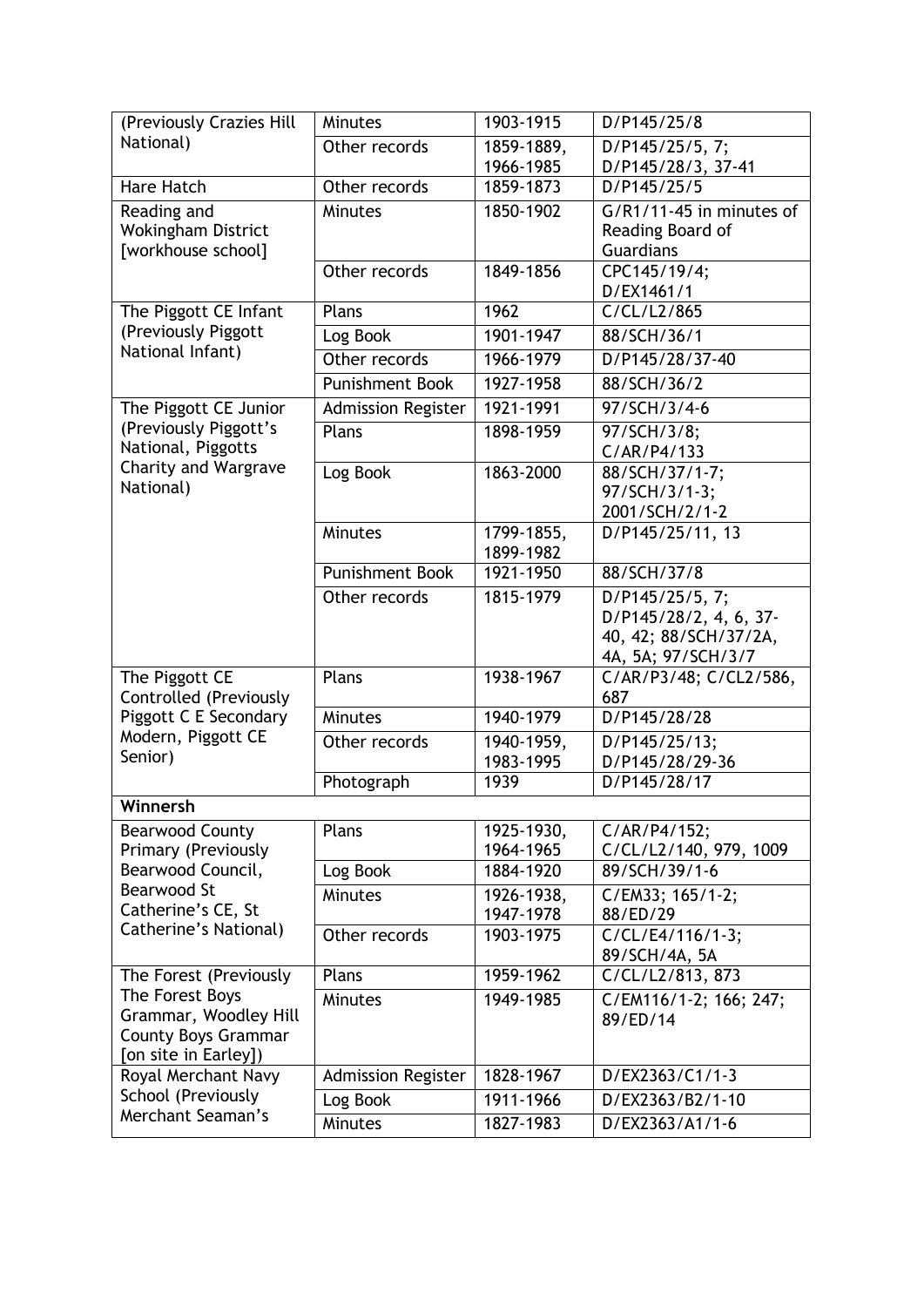| Orphan Asylum, Royal<br>Merchant Seaman's<br>Orphanage) | Photograph                | n.d. [c.1920-<br>1955]  | D/EX2363/C6/4/1-4,<br>D4/1/1-2, F2/1,5, F3/1-<br>2, F8, G1/1-17, G8/8 |
|---------------------------------------------------------|---------------------------|-------------------------|-----------------------------------------------------------------------|
|                                                         | Other records             | 1832-2014               | D/EX2363/A2-3, B1,3-4,<br>C1/4-7, C2-8, E1-9, F1-<br>12, G2-9         |
| Winnersh County                                         | Plans                     | 1968-1970               | C/CL/E4/118                                                           |
| Primary                                                 | <b>Minutes</b>            | 1970-1975,<br>1994-2010 | C/EM167; SCH48/1/1-8                                                  |
|                                                         | Other records             | 1994-2010               | SCH48/3/1, 6/1, 18/1-6                                                |
| Winnersh Grammar<br><b>School for Boys</b>              | Plans                     | 1954-1958               | C/CL/L2/520, 565, 630, 63<br>2; C/CL/E4/117/2                         |
|                                                         | Other records             | 1953-1958               | $\overline{C/CL/E4/117/1}$                                            |
| Wokingham                                               |                           |                         |                                                                       |
| <b>Emmbrook County</b>                                  | <b>Admission Register</b> | 1968-1980               | 88/SCH/44/2                                                           |
| Infants (Previously                                     | Log Book                  | 1968-1980               | 88/SCH/44/1                                                           |
| Emmbrook County)                                        | Minutes                   | 1976-1985               | C/EM208; 89/ED/10                                                     |
|                                                         | Photograph                | 1990-2007               | D/EX2698/1/1                                                          |
| <b>Emmbrook County</b>                                  | Plans                     | 1963                    | C/AR/P4/155                                                           |
| Junior (Previously                                      | <b>Minutes</b>            | 1965-1986               | C/EM170, 207; 88/ED/130                                               |
| <b>Emmbrook County</b><br>Primary)                      | Photograph                | 1990-2007               | D/EX2698/1/1                                                          |
| Holme Grange                                            | Photograph                | 1975                    | D/EX573/440                                                           |
| Keep Hatch County                                       | Plans                     | 1958-1959               | C/CL/E4/122/2                                                         |
| Primary (Previously                                     | Minutes                   | 1961-1975               | <b>C/EM172</b>                                                        |
| Keep Hatch County<br>Infant)                            | Other records             | 1957-1973               | C/CL/E4/122/1,3                                                       |
| Luckley House<br>(Previously Luckley<br>School)         | Other records             | 1877-1965               | D/ESE/T14/1;<br>D/EX1839/5/10;<br>D/EX955/1                           |
|                                                         | Photograph                | 1975                    | D/EX573/118                                                           |
| Ludgrove School<br>(Previously Wixenford<br>School)     | Photograph                | 1926-1934,<br>1978      | D/EX573/567; 1883/1                                                   |
| Maiden School of<br>Charity                             | Other records             | 1628-1822               | D/EX67                                                                |
| Manual Instruction and                                  | Plans                     | 1911                    | C/CL/L2/53                                                            |
| <b>Cookery Centre</b>                                   | Other records             | 1911                    | C/CL/G1/25/29                                                         |
| <b>Presentation Convent</b>                             | Photograph                | 1905-2010               | D/EX1293/1; 2423/1                                                    |
| St Crispin's School                                     | Plans                     | 1950-1961               | C/AR/P3/53-54;                                                        |
| (Previously Wokingham                                   |                           |                         | C/CL/L2/667, 803;                                                     |
| Secondary Modern)                                       |                           |                         | C/CL/E4/121/3                                                         |
|                                                         | <b>Minutes</b>            | 1952-1980               | C/EM258/1-2;168; 258/3                                                |
|                                                         | Other records             | 1945-1959               | C/CL/E4/121/1-2, 4                                                    |
|                                                         | Photograph                | n.d. [c.1970]           | D/EX573/112                                                           |
| St Paul's CE Junior                                     | Plans                     | 1965-1966               | C/CL/E4/119/2;                                                        |
| (Previously St Paul's<br>Primary, St Paul's             | <b>Minutes</b>            | 1903-1983               | C/CL/L2/1022<br>D/P154B/28/2-3                                        |
| National)                                               |                           | 1860s-1984              |                                                                       |
|                                                         | Other records             |                         | CPC154/18/1;<br>D/P154B/4-11;                                         |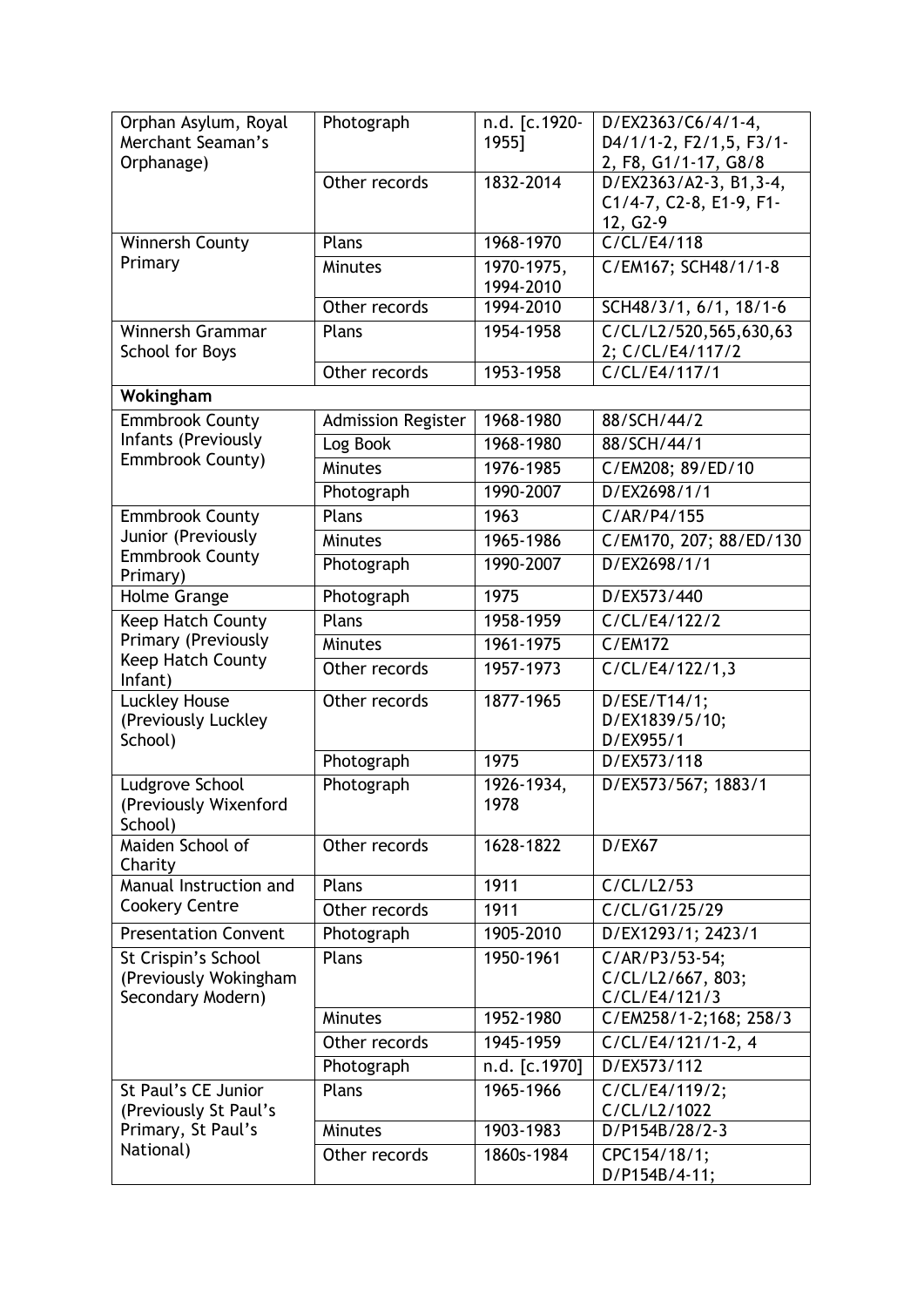|                                                                                                                           |                           |                           | C/CL/E4/119/1;                                                                                       |
|---------------------------------------------------------------------------------------------------------------------------|---------------------------|---------------------------|------------------------------------------------------------------------------------------------------|
| The Emmbrook School                                                                                                       | Plans                     | 1961-1963                 | D/EX208/B4/3<br>C/CL/L2/893                                                                          |
| (Previously Emmbrook                                                                                                      | <b>Minutes</b>            | 1964-1975                 | C/EM169                                                                                              |
| County Secondary)                                                                                                         |                           |                           |                                                                                                      |
| The Hawthorns County                                                                                                      | Plans                     | 1990s                     | SCH42/6/1                                                                                            |
| Primary (Previously<br><b>Woosehill County</b>                                                                            | <b>Minutes</b>            | 1981-1997                 | 88/ED/148; SCH42/1/1-6;<br>9/1                                                                       |
| Primary)                                                                                                                  | Other records             | 1987-1997                 | SCH42/5/1; 7/1-2; 13/1;<br>14/1; 17/1; 18/1-2                                                        |
| The Holt (Previously<br>The Holt County Girls,<br><b>Holt County Girls</b><br>Grammar, Wokingham<br>County Girls Grammar, | Plans                     | 1930-1966                 | C/CL/L2/164, 194, 378,<br>599, 722, 746, 773-774,<br>808, 849, 1046;<br>C/AR/P3/52;<br>C/CL/E4/120/4 |
| <b>Wokingham County</b><br>Girls)                                                                                         | Minutes                   | 1930-1949,<br>1961-1982   | C/EM28/1-3; 171/1-2;<br>248; 88/ED/36                                                                |
|                                                                                                                           | Other records             | 1929-1972                 | C/CL/E4/120/1-3, 5-6                                                                                 |
|                                                                                                                           | Photograph                | n.d. [c.1958]             | D/EX573/97                                                                                           |
| The CE Infants<br>(Previously Wokingham<br>National)                                                                      | Minutes                   | 1829-1842                 | D/EZ110/6                                                                                            |
| The Palmer CE Junior                                                                                                      | <b>Admission Register</b> | 1902-1977                 | 88/SCH/49/4-14                                                                                       |
| (Previously Palmer<br>County Junior, Palmer<br>CE, The Palmer CE,<br>Martha Palmer Charity)                               | Plans                     | 1874-1946                 | D/P154/25/3;<br>C/CL/L2/325                                                                          |
|                                                                                                                           | Log Book                  | 1873-1978                 | 88/SCH/49/1-3                                                                                        |
|                                                                                                                           | Minutes                   | 1875-1988                 | D/P154/25/4; C/EM185;<br>82/ED/37; 88/ED/66;<br>89/ED/99; 92/SCH/5/1                                 |
|                                                                                                                           | Photograph                | 1930s-1983                | 97/SCH/5/2-6;<br>D/EX573/435, 552-554,<br>622                                                        |
|                                                                                                                           | <b>Punishment Book</b>    | 1910-1975                 | 88/SCH/49/15                                                                                         |
|                                                                                                                           | Other records             | 1863-1994                 | 97/SCH/5/1,7-8;<br>D/P154/25/5-6;<br>C/CL/E4/122/1;<br>88/ED/94;<br>88/SCH/49/3A, 16-20              |
| The White House                                                                                                           | Other records             | 1785-2012                 | D/EX2314                                                                                             |
| (Previously Grosvenor<br>House)                                                                                           | Photograph                | 1926-1930s,<br>1981-2000s | D/EX2584/1/1/1-2;<br>D/EX573/607; 2314/4/1-2                                                         |
| Walter Infant and<br>Nursery (Previously                                                                                  | Plans                     | 1953, n.d.                | C/AR/P4/156                                                                                          |
|                                                                                                                           | <b>Minutes</b>            | 1967-1985                 | C/EM173; 88/ED/49, 129                                                                               |
| Walter County Infant,<br>St Paul's CE Infant, St                                                                          | Other records             | 1972-1974                 | C/CL/E4/119/1                                                                                        |
| Paul's National Infant)                                                                                                   | Photograph                | 1980                      | D/EX573/625                                                                                          |
| <b>Wescott Road County</b>                                                                                                | Plans                     | 1905-1958                 | C/CL/L2/5; C/AR/P4/154                                                                               |
| Infants (Previously<br><b>Wescott Road County</b>                                                                         | Log Book                  | 1906-1987                 | C/CL/L2/655<br>C/EL87; 90/SCH/7/1-4                                                                  |
| Primary, Wescott Road                                                                                                     | <b>Minutes</b>            | 1906-1983                 | C/EM27/1-2; 174-175;                                                                                 |
|                                                                                                                           |                           |                           | 85/ED/15; 89/ED/95                                                                                   |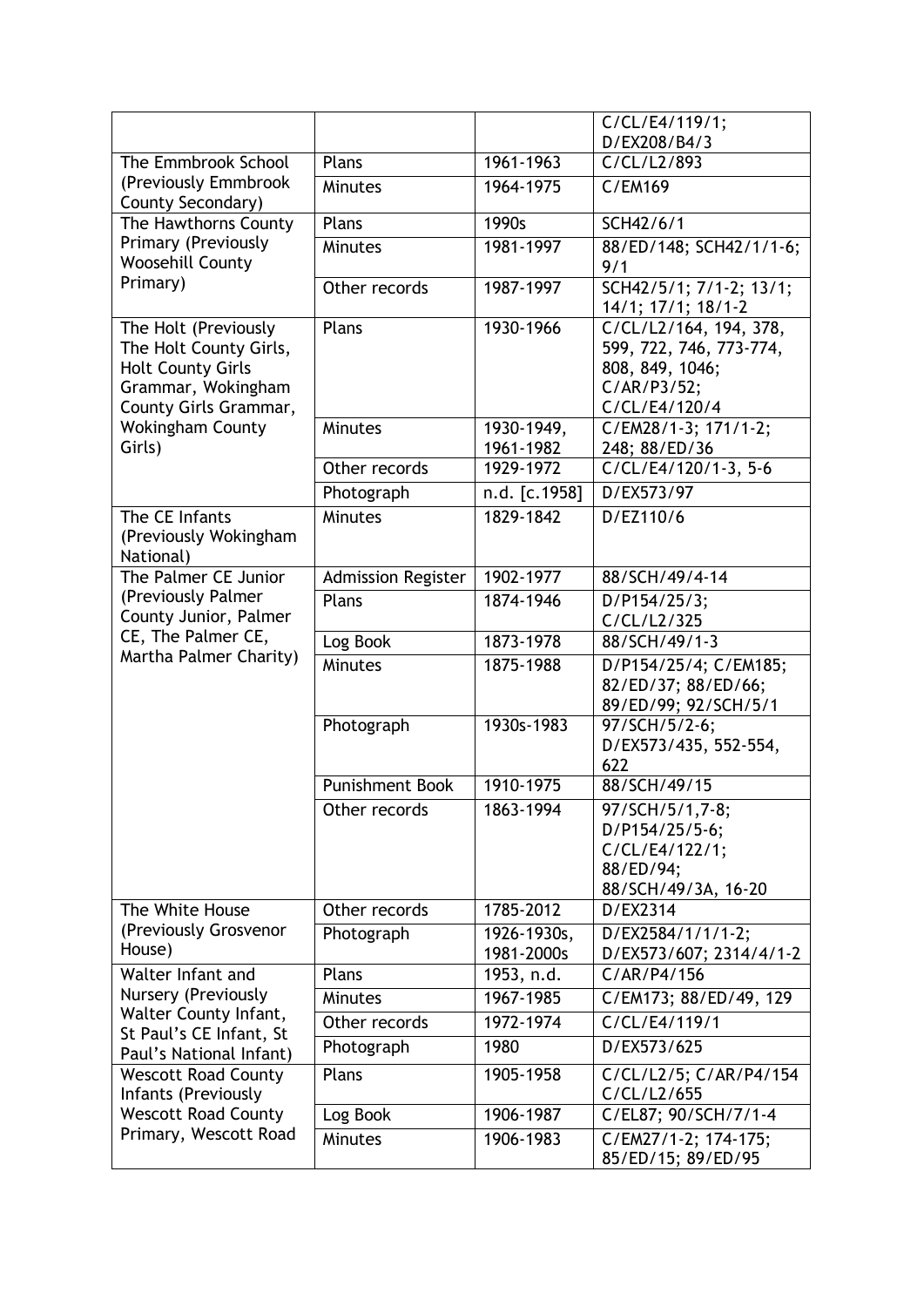| Council, Wokingham<br>Elementary or Council)                                          | Photograph             | 20C                     | C/EC1/63; D/EX573/419,<br>610                        |
|---------------------------------------------------------------------------------------|------------------------|-------------------------|------------------------------------------------------|
|                                                                                       | <b>Punishment Book</b> | 1906-1967               | 90/SCH/7/5-6                                         |
|                                                                                       | Other records          | 1922-1940,              | C/EZ34;                                              |
|                                                                                       |                        | 1970                    | C/CL/E4/135/10/4                                     |
| <b>Westende County</b><br>Junior                                                      | <b>Minutes</b>         | 1957-1983               | C/EM175; 85/ED/22;<br>89/ED/95                       |
| West Mead Special                                                                     | <b>Minutes</b>         | 1953-1984               | C/EM117; 88/ED/152                                   |
| <b>Whitelocke County</b><br>Infants (Previously<br><b>Wokingham County</b><br>Infant) | Minutes                | 1973-1983               | C/EM186; 88/ED/23;<br>89/ED/93                       |
| Wokingham British<br>(Previously Wokingham<br>Baptist)                                | Plans                  | 1886                    | WO/Z3/9                                              |
| Wokingham Institute of<br><b>Further Education</b>                                    | Plans                  | 1951-1953               | C/AR/P2/15                                           |
| <b>Wokingham PT Centre</b>                                                            | Other records          | 1904-1916               | C/TR/E12/1                                           |
| Woosehill County<br>Primary                                                           | <b>Minutes</b>         | 1981-1986               | 88/ED/148                                            |
| Wokingham Without                                                                     |                        |                         |                                                      |
| <b>Hatch Ride County</b>                                                              | Plans                  | 1970-1971               | $\overline{C}/CL/E4/125$                             |
| Primary (Previously<br><b>Bigshotte County</b><br>Primary)                            | <b>Minutes</b>         | 1973-1979               | C/EM176, 209                                         |
| <b>Oaklands County Junior</b><br>(Previously Oaklands<br>County Primary)              | Minutes                | 1963-1975               | <b>C/EM177</b>                                       |
| St Sebastian's CE<br>Primary (Previously St                                           | Plans                  | 1872-1954               | D/P154C/28/6-7;<br>C/CL2/317                         |
| Sebastian's National)                                                                 | Other records          | 1903-1974               | C/CL/E4/123                                          |
| The Forest CE Primary                                                                 | Admission Register     | 1895-1955               | C/ER7                                                |
| (Previously Forest CE,                                                                | Log Book               | 1927-1962               | C/EL61                                               |
| Forest Road CE)                                                                       | Punishment Book        | 1907-1958               | C/EZ11                                               |
|                                                                                       | Other records          | 1869-1962               | D/P154/28/19-20;<br>C/CL/E4/124                      |
| Woodley                                                                               |                        |                         |                                                      |
| <b>Addington Special</b><br>(Previously Addington<br>ESN)                             | <b>Minutes</b>         | 1971-1975,<br>1982-1988 | C/EM178; 88/ED/142;<br>89/ED/79                      |
| <b>Beechwood County</b>                                                               | Plans                  | 1960-1963               | C/CL/E4/132/2-3                                      |
| Primary (Previously<br><b>Beechwood County</b><br>Infant and Junior)                  | <b>Minutes</b>         | 1972-1986               | C/EM182; 86/ED/107-<br>108; 88/ED/54-55;<br>89/ED/58 |
|                                                                                       | Other records          | 1960-1964               | C/CL/E4/132/1;                                       |
|                                                                                       |                        |                         | D/EX2733/2/8-9                                       |
| <b>Bulmershe College of</b><br><b>Higher Education</b>                                | Plans                  | 1959-1964               | $\overline{C}/CL/E4/128/2;$<br>C/CL/L2/924A-B, 962   |
| (Previously Bulmershe<br><b>Teacher Training</b>                                      | <b>Minutes</b>         | 1963-1981               | C/EM119; 83/ED/10;<br>85/ED/43                       |
| College)                                                                              | Other records          | 1963-1969               | $C/CL/E3/2/1-4$                                      |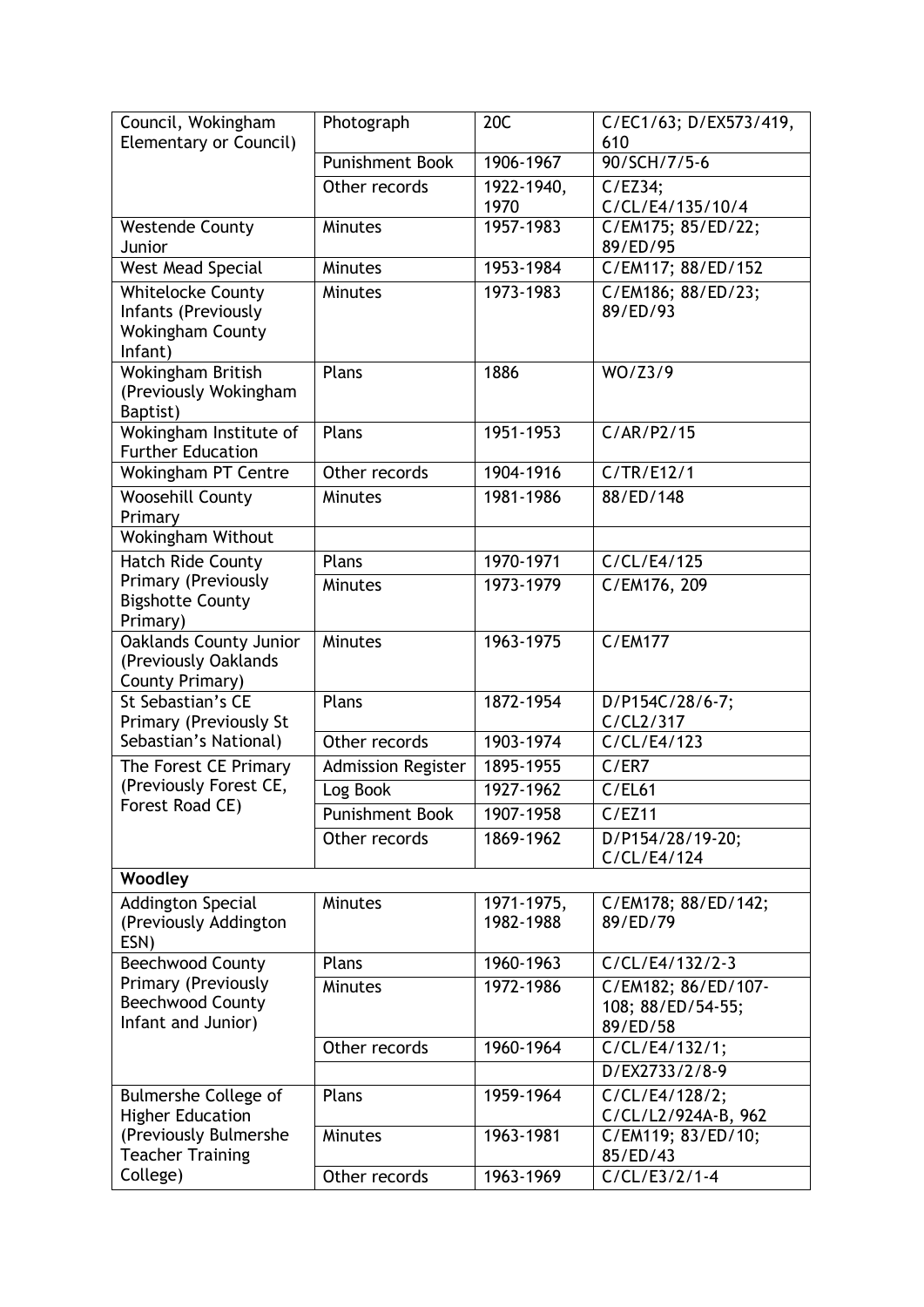| <b>Highwood Primary</b>                               | <b>Admission Register</b> | 1968-1980  | 88/SCH/40/3                         |
|-------------------------------------------------------|---------------------------|------------|-------------------------------------|
| (Previously William                                   | Plans                     | 1963-1967  | C/CL/E4/130;                        |
| <b>Gray County Infant and</b>                         |                           |            | C/AR/P4/157;                        |
| Junior, Bulmershe                                     |                           |            | C/CL/L2/1048, 1071                  |
| County)                                               | Log Book                  | 1968-1986  | 88/SCH/40/1-2;41/1-3                |
|                                                       | Minutes                   | 1967-1982  | C/EM183; 83/ED/38-39;               |
|                                                       | <b>Punishment Book</b>    | 1975-1976  | 88/SCH/40/4-5                       |
|                                                       | Other records             | 1973-1979  | 88/SCH/40/2A                        |
| <b>Rivermead County</b>                               | Plans                     | 1961-1962  | $\overline{C/CL/E4/127/2}$          |
| Primary (Previously                                   | <b>Minutes</b>            | 1973-1982  | 83/ED/33-35, 45                     |
| <b>Rivermead County</b>                               | Other records             | 1934-1972  | C/CL/E4/127/1                       |
| Infant and Junior,                                    |                           |            |                                     |
| <b>Woodley County</b>                                 |                           |            |                                     |
| Secondary)<br>St Dominic's RC Junior                  | Other records             | 1972       | C/CL/E4/135/11/12                   |
| (Previously St Dominic's                              |                           |            |                                     |
| <b>RC</b> Primary)                                    |                           |            |                                     |
| South Lake County                                     | Plans                     | 1959-1965  | C/AR/P4/159;                        |
| Primary (Previously                                   |                           |            | C/CL/L2/857, 957, 973               |
| South Lake County                                     | <b>Minutes</b>            | 1963-1986  | 88/ED/44-46; 86/ED/70;              |
| Infant and Junior)                                    |                           |            | 88/ED/87                            |
|                                                       | Other records             | 1964       | C/CL/E4/135/11/5-6                  |
| The Loddon County                                     | <b>Admission Register</b> | 1950-1979  | 89/SCH/4/1-2                        |
| Infant and Junior                                     | Plans                     | 1945-1948; | C/AR/P4/47;                         |
| (Previously The Loddon                                |                           | 1965-1967  | C/CL/L2/1062                        |
| County, Loddon County<br>Primary, Woodley             | <b>Minutes</b>            | 1949-1985  | C/EM179/1-2; 89/ED/11-              |
| Junior, Earley Junior,                                |                           |            | 12; 89/SCH/4/3                      |
| <b>Loddon County Infants</b>                          |                           |            |                                     |
| and Primary)                                          |                           |            |                                     |
| The Bulmershe                                         | Plans                     | 1958-1972  | C/CL/E2/4/13; E4/128/2;             |
| (Previously The                                       |                           |            | E4/129; C/AR/P3/55                  |
| <b>Bulmershe</b>                                      | Minutes                   | 1964-1986  | C/EM149, 210; 88/ED/32;             |
| Comprehensive,                                        |                           |            | 86/ED/84                            |
| Bulmershe Grammar,                                    | Other records             | 1958-1973  | C/CL/E2/4/12;                       |
| <b>Woodley County</b><br>Grammar, Earley              |                           |            | C/CL/E4/128/1;<br>C/CL/E4/135/11/10 |
| County Grammar)                                       |                           |            |                                     |
| <b>Waingels Copse</b>                                 | Plans                     | 1938-1940  | C/CL/L2/256,286                     |
| Secondary (Previously                                 | <b>Minutes</b>            | 1953-1983  | C/EM118/1-2; 181, 211;              |
| <b>Woodley County</b>                                 |                           |            | 88/ED/74                            |
| Secondary Modern,                                     | Other records             | 1965-1971  | C/CL/E4/129; E4/131/1-              |
| Woodley Council,                                      |                           |            | 2; E4/135/11/11                     |
| <b>Woodley County)</b>                                |                           |            |                                     |
| <b>Willow Bank Primary</b><br>(Previously Willow Bank | Plans                     | 1970       | C/AR/P4/160                         |
| Infant and Junior,                                    | Log Book                  | 1970-1986  | 88/SCH/38/1-2;<br>89/SCH/3/1        |
| <b>Willow Bank County</b>                             | <b>Minutes</b>            | 1970-1986  | 89/ED/33; 88/ED/146,                |
| Primary, Duffield Road                                |                           |            | 153                                 |
| County Primary)                                       | Other records             | 1963-1965  | C/CL/E4/133/1-3                     |
|                                                       | Photograph                | 1973-1985  | 88/SCH/38/3-11                      |
|                                                       | <b>Admission Register</b> | 1890-1969  | 87/SCH/3/1-7                        |
|                                                       |                           |            |                                     |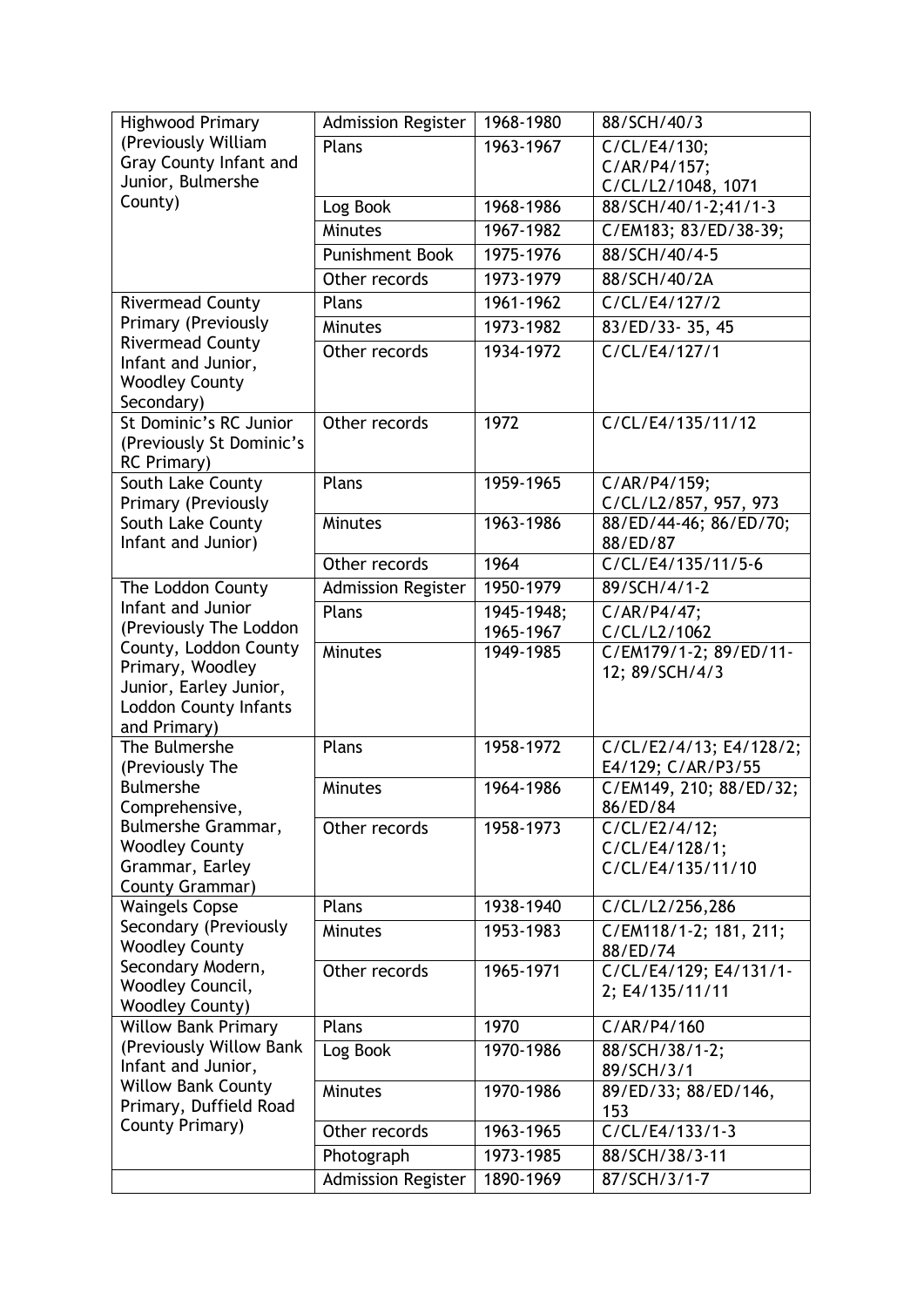| <b>Woodley CE Primary</b><br>(Previously Woodley)                                                 | Plans          | 1949-1958 | C/AR/P4/158;<br>C/CL/L2/664 |
|---------------------------------------------------------------------------------------------------|----------------|-----------|-----------------------------|
| and Sandford National)                                                                            |                |           | D/EX2733/2/8-9              |
|                                                                                                   | <b>Minutes</b> | 1903-1949 | D/P196/28/9-11              |
|                                                                                                   | Other records  | 1890-1994 | D/P196/28/2, 12-15          |
|                                                                                                   |                |           | D/EX2733/2/1-7,10-15        |
| <b>Woodley Hill House</b><br>(Previously Woodley Hill                                             | Plans          | 1946-1949 | C/CL/E4/28/2;<br>C/AR/P2/2  |
| <b>Further Education</b><br>College, Woodley Hill<br>Grammar, East<br>Berkshire Boys'<br>Grammar) | Other records  | 1945-1969 | C/CL/E4/28/1                |
| <b>Woodley Nursery</b><br>(Previously Woodley                                                     | Plans          | 1948      | $C/AR/P5/8-9$               |
|                                                                                                   | <b>Minutes</b> | 1948-1975 | C/EM/180/1-2                |
| <b>Wartime Nursery)</b>                                                                           | Other records  | 1944-1960 | C/CL/E3/4/9                 |